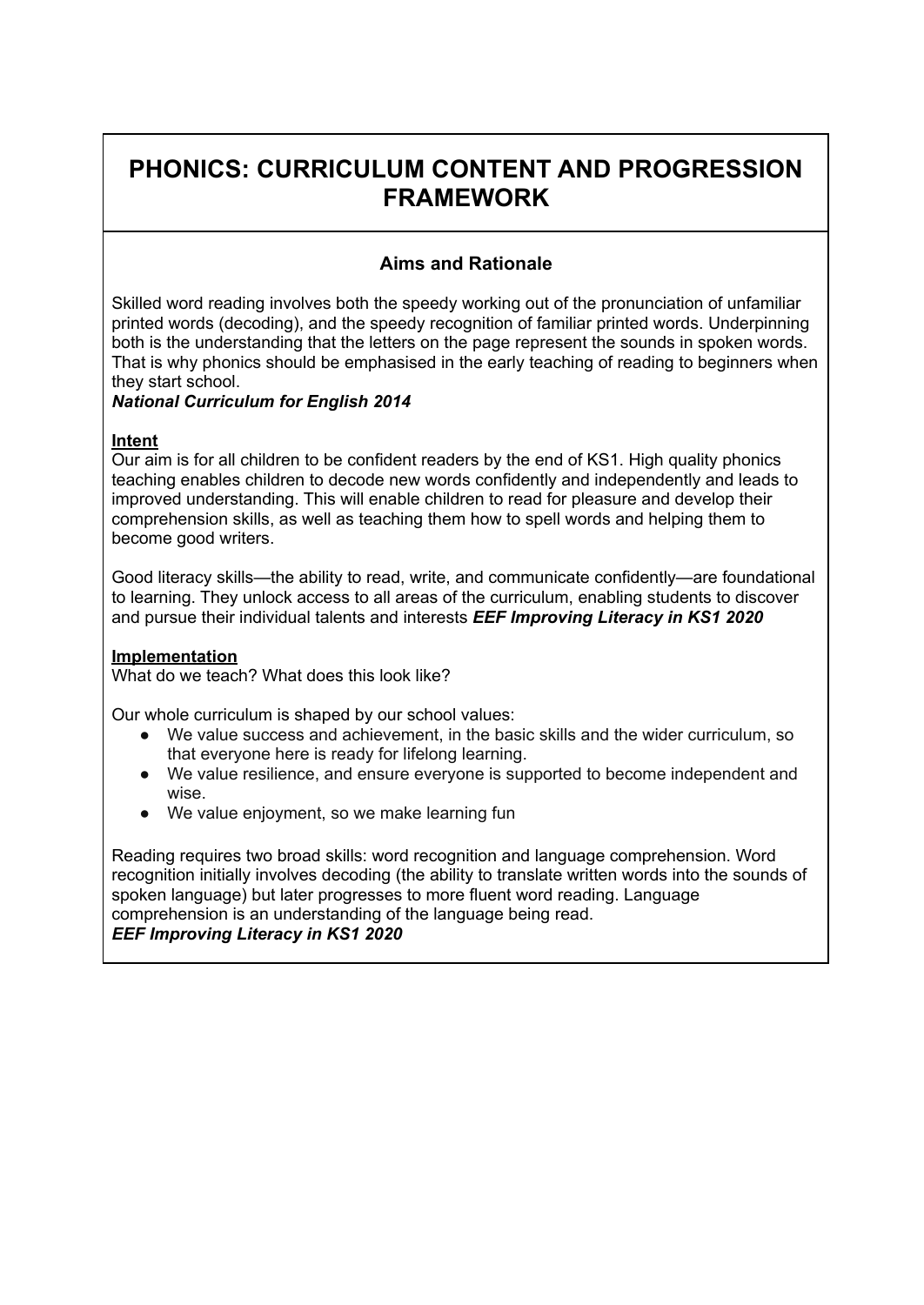

Our phonics teaching enables all children to access reading and writing at an age appropriate level. This is best achieved when there is:

- a consistent whole school approach to the teaching of phonics
- rigorous planning, assessment and tracking
- their is sufficient training provided for all staff involved in the teaching of phonics

We follow the Sounds-Write phonics scheme, which is a high quality programme that is endorsed by the DFE. It offers the classroom teacher an instructional method that works because it is a structured, multi sensory, progressive and co-ordinated approach to teaching children to read and spell. We also use resources from the Jolly Phonics scheme to supplement and support as required, for example to improve multi-sensory provision. Sounds-Write is effective in teaching pupils to read, spell and write because it starts from what all children know from a very early age – the sounds of their own language. From there, it takes them in carefully sequenced, incremental steps and teaches them how each of the 44 or so sounds in the English language can be spelt.

The four key concepts children need to learn are:

- letters are symbols that represent sounds
- sounds can be spelled using 1, 2, 3 or 4 letters
- the same sound can be spelled in different ways
- the same spelling can represent different sounds

The teaching of phonics in Reception and KS1 will be planned as follows

- daily instruction in dedicated phonic lessons using the Sounds Write programme
- lessons planned by the Class Teacher
- Intervention groups which target the needs and ability of all the children and make effective use of support staff
- appropriately paced lessons that provide children with suitable tasks to demonstrate their learning using the Sounds-Write materials
- planning to include high frequency words that children will be introduced to alongside phonics teaching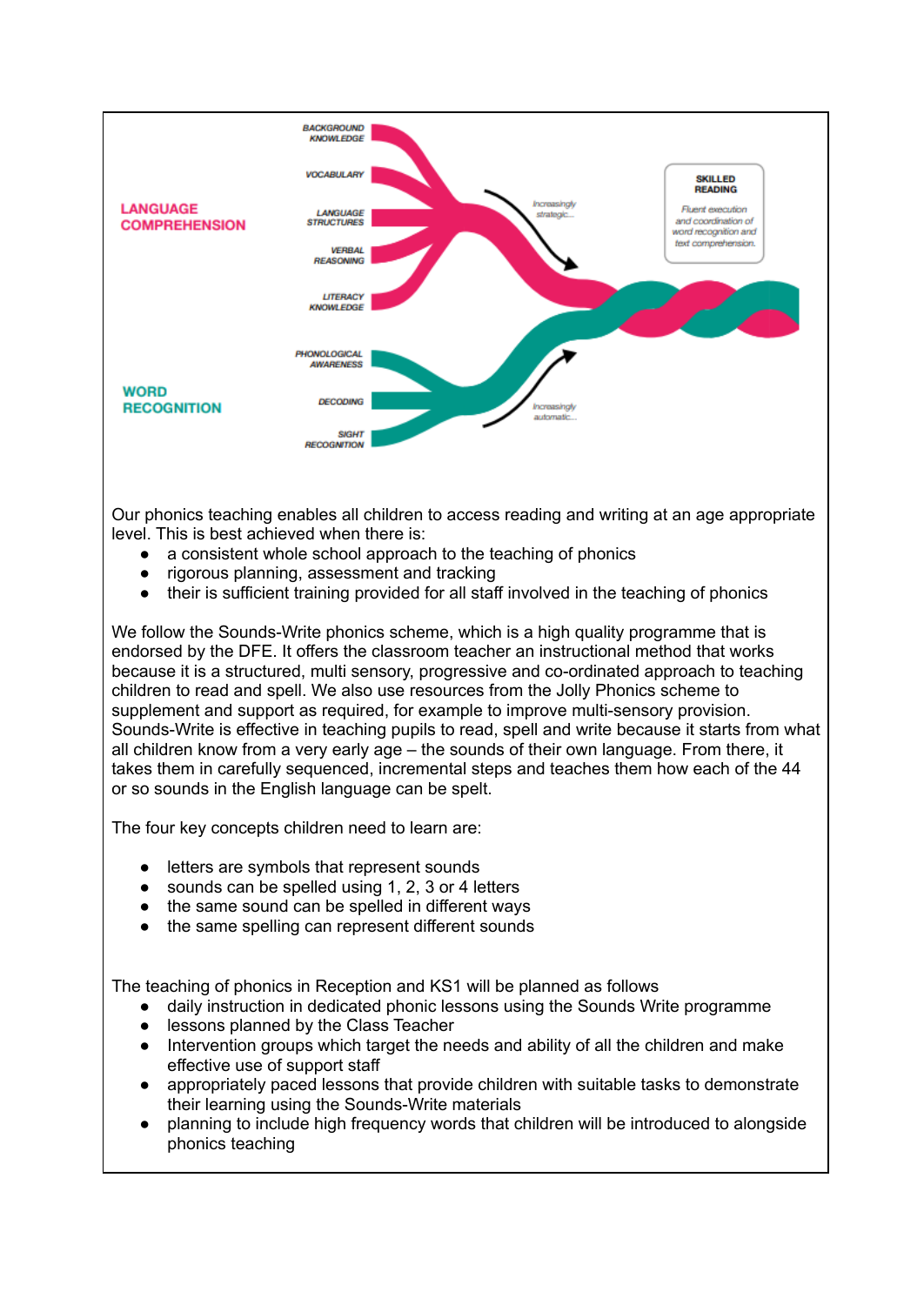#### **Assessment**

Assessment is regarded as an integral part of teaching and learning, and is a continuous process. On-going formative assessment will be used by the Class Teacher and support staff to determine how successful the children have been in their ability to recognise and write graphemes, orally blend and segment words and their ability to read and spell phonetically regular words.

#### **Impact**

- The majority of children will have completed the Initial code by the end of Foundation Stage.
- The vast majority of Year 1 children will pass the Year 1 Phonics screening test.
- The majority of children will have completed the Extended Code by the end of KS1

## **FOUNDATION**

Communication and language provide the foundations for learning, thinking, and wellbeing. A child's core language acquisition occurs between one and four years old, with children acquiring basic phonology, syntax, and vocabulary during this period.Evidence indicates that success in literacy relies on the secure development of language, and these skills are amongst the best predictors of educational success.

### *EEF Improving Literacy in KS1 2020*

We enable children to start learning phonic knowledge and skills systematically from when they arrive in Reception.We use a multi sensory approach, so that children learn variously from simultaneous visual, auditory and kinaesthetic activities that are designed to secure essential phonic skills and knowledge. We also ensure that children hear, share and discuss a wide range of high-quality books to develop a love of reading and broaden their vocabulary.

### *Using a number of different approaches will be more effective than focusing on any single aspect of early reading. EEF Preparing for Literacy 2020*

In September we concentrate on developing the children's speaking and listening skills. The emphasis is to get children attuned to the sounds around them.

*Prior to the introduction of systematic phonics teaching, activities to develop children's phonological awareness and interest in sounds are likely to be beneficial.*

*EEF Preparing for Literacy 2020*

## **General sound discrimination - environmental**

The aim of this aspect is to raise children's awareness of the sounds around them and to develop their listening skills. Activities (as suggested in the guidance) include going on a listening walk, drumming on different items outside and comparing the sounds, playing a sounds lotto game and making shakers.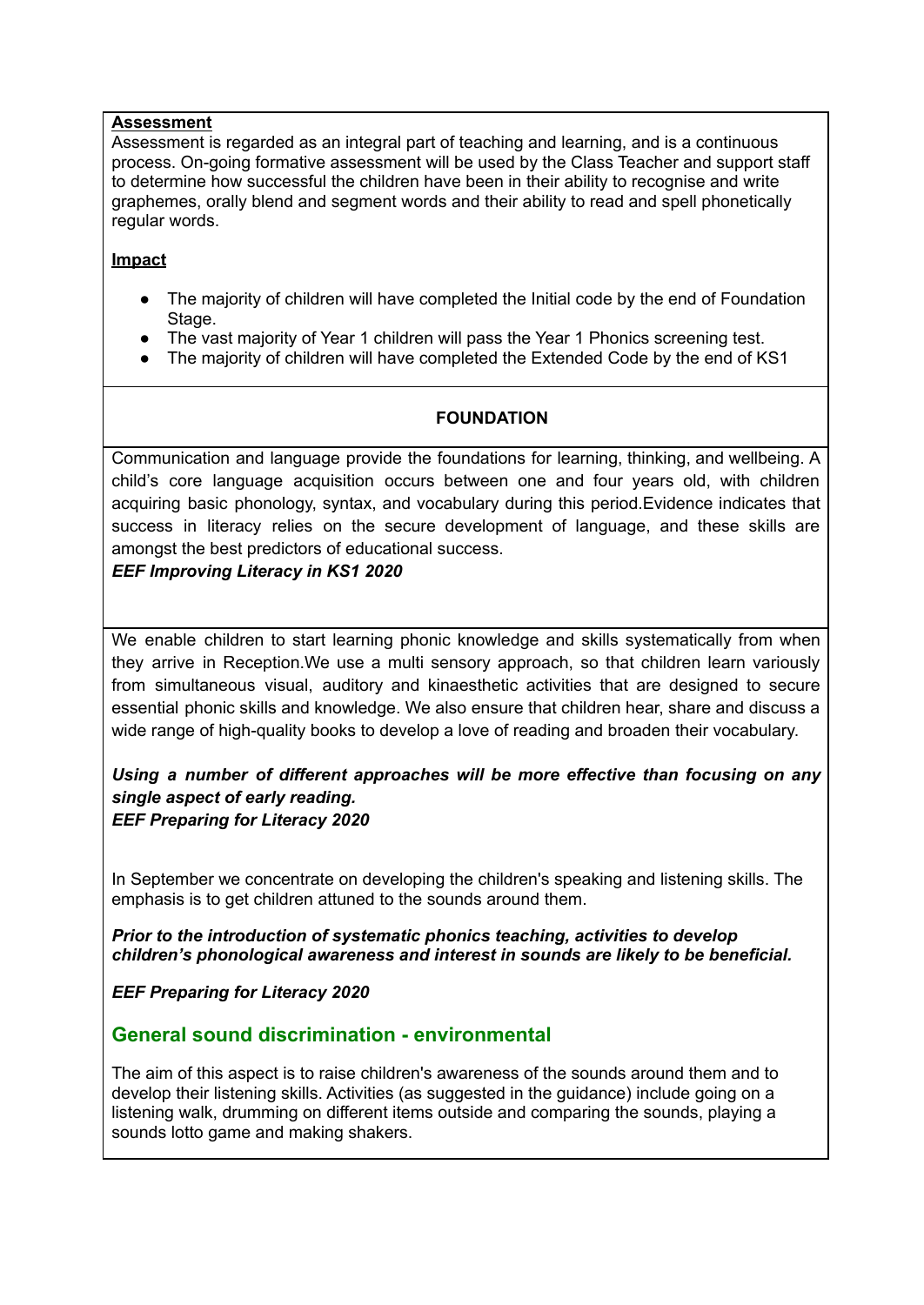#### **General sound discrimination - instrumental sounds**

This aspect aims to develop children's awareness of sounds made by various instruments and noise makers. Activities include comparing and matching sound makers, playing instruments alongside a story and making loud and quiet sounds.

## **General sound discrimination - body percussion**

The aim of this aspect is to develop children's awareness of sounds and rhythms. Activities include singing songs and action rhymes, listening to music and developing a sounds vocabulary.

## **Rhythm and rhyme**

This aspect aims to develop children's appreciation and experiences of rhythm and rhyme in speech. Activities include rhyming stories, rhyming bingo, clapping out the syllables in words and odd one out.

## **Alliteration**

The focus is on initial sounds of words, with activities including I-Spy type games and matching objects which begin with the same sound.

#### **Voice sounds**

The aim is to distinguish between different vocal sounds and to begin oral blending and segmenting. Activities include Metal Mike, where children feed pictures of objects into a toy robot's mouth and the teacher sounds out the name of the object in a robot voice - /c/-/u/-/p/ cup, with the children joining in.

## **Oral blending and segmenting**

In this aspect, the main aim is to develop oral blending and segmenting skills.

To practise oral blending, the teacher could say some sounds, such as /c/-/u/-/p/ and see whether the children can pick out a cup from a group of objects. For segmenting practise, the teacher could hold up an object such as a sock and ask the children which sounds they can hear in the word sock.

Once most of the children are confident with listening to and for sounds we start with a structured approach as follows:

Discrete lessons take place daily. They follow the structure of "review, teach, practise, apply" to ensure that children are consolidating phonic knowledge and skills over time, and they are able to apply them in context.

These lessons proceed at a pace, and include daily teaching of common exception and high frequency words. Activities are carefully chosen to ensure that children develop skills in aural discrimination, and rhyme awareness, blending and segmenting, as well as grapheme correspondence.

We use a range of practical and interactive resources , as appropriate. When teaching a new sound, the teacher will ensure the children are seeing how sounds are represented in written form through adult modelling, and through opportunities to practise writing themselves.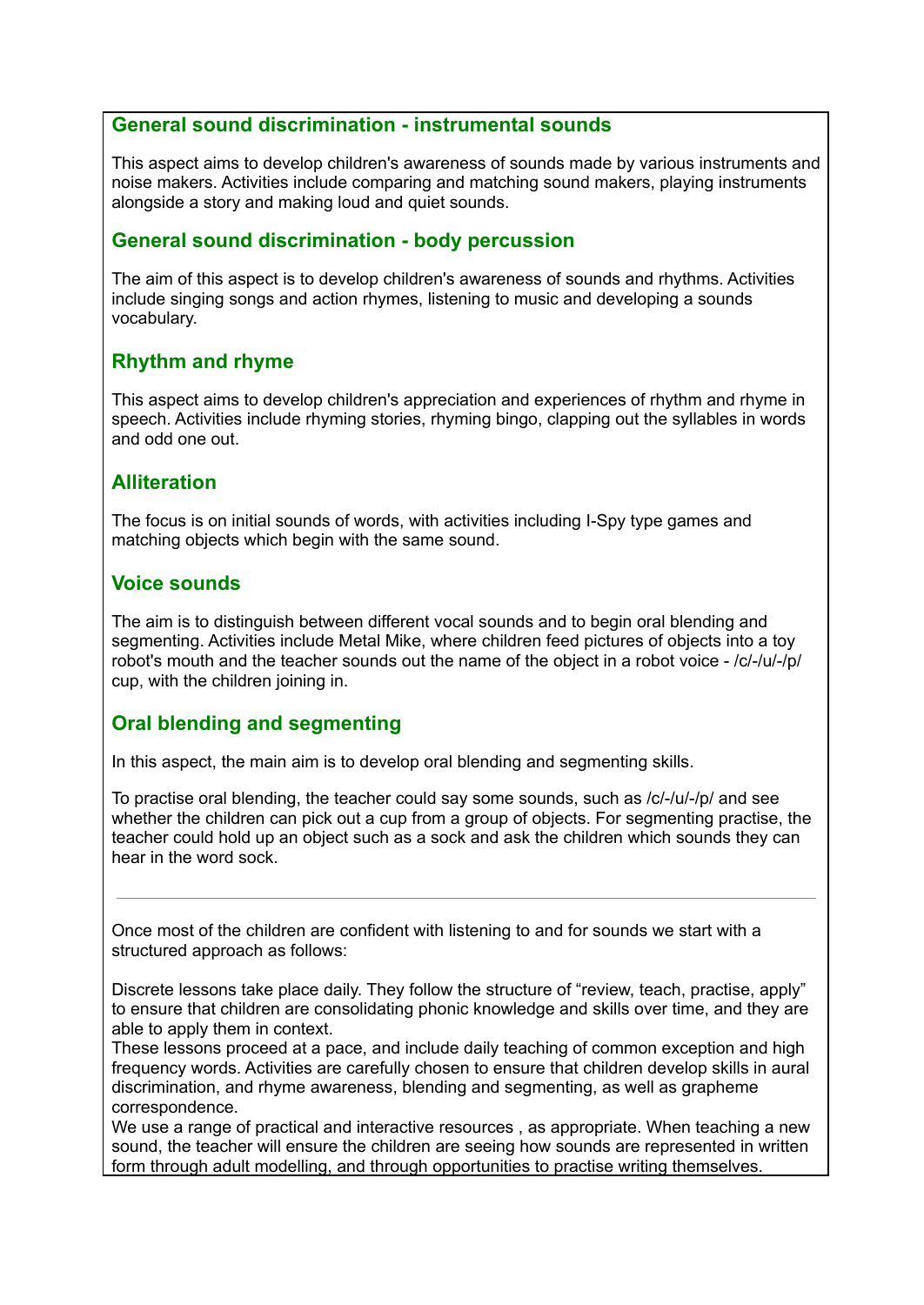In every lesson the child will have the opportunity to see, say, blend, and write sounds to make the words.

### **Initial Code (Sounds-Write Units 1-7)**

Introduce an average of two 'new' sounds per week always in the context of word building (i.e. sound to letter) and practised through reading, writing sound swapping, symbol search activities etc. Pupils will understand that two letters can spell one sound (e.g. bell, boss, buzz) and be able to read and spell words containing sounds from Units 1-7.

## **Initial Code (Sounds-Write Units 8 – 11)**

Children will be able to read and spell words containing adjacent consonants (four and five sounds). No new sounds/spellings will be introduced at this stage. By Easter (or shortly after), children will have completed Unit 11 (sh, ch, th, ck, wh, ng, qu)

## **Bridging Lessons into the Extended Code using lesson 6, 7 & 8**

Sound /f/ spellings < f ff > Sound /k/ spellings < c k ck q > Sound /l/ spellings < l ll le > Sound /c/ spellings < ch tch > Sound /s/ spellings < s ss > Through the teaching in these lessons children will come to understand that the same sound can be spelled in different ways.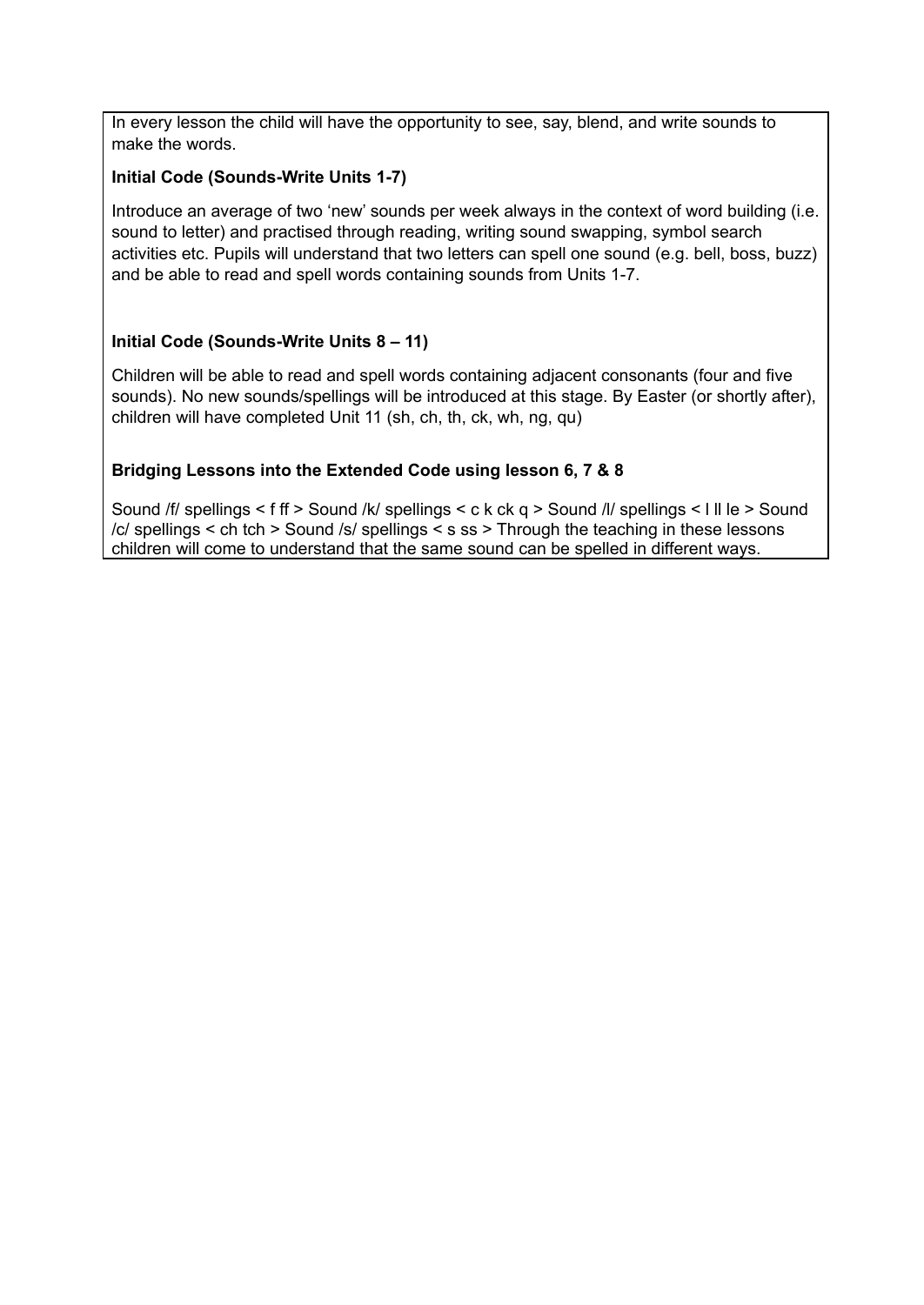| <b>UNIT</b><br><b>SKILLS</b>          | <b>KNOW</b>          | <b>LEDGE</b>                                                |
|---------------------------------------|----------------------|-------------------------------------------------------------|
| To segment, blend & manipulate        | CODE                 | <b>CONCEPTUAL</b>                                           |
| phonemes in words with the structure: |                      |                                                             |
| CVC<br>1                              | a, i, m, s, t        | Phonemes can be represented<br>by graphemes with one letter |
| 2                                     | n, o, p              |                                                             |
| 3                                     | b, c, g, h           |                                                             |
| 4                                     | d, e, f, v           |                                                             |
| 5                                     | k, l, r, u           |                                                             |
| 6                                     | j, w, z              |                                                             |
| 7                                     | x, y, ff, ll, ss, zz | Some graphemes are written<br>with a double consonant       |
| 8                                     |                      |                                                             |
| VCC and CVCC                          |                      |                                                             |
| 2 consonants in final position        |                      |                                                             |
| 3 & 4 phoneme words                   |                      |                                                             |
| 9                                     |                      |                                                             |
| CCVC                                  |                      |                                                             |
| 2 consonants in initial               |                      |                                                             |
| position                              |                      |                                                             |
| 10                                    |                      |                                                             |
| CCVCC, CVCC and                       |                      |                                                             |
| <b>CCCVC</b>                          |                      |                                                             |
| 3 adjacent consonants                 |                      |                                                             |
| 5 phoneme words                       |                      |                                                             |
| 11                                    | sh, ch, th, ck, wh,  | Some graphemes are written                                  |
|                                       | ng, qu               | with two different letters                                  |

## Reading

Through teacher assessment, each child will be matched with a reading book at the appropriate time. We use the following document to assess accurately.

[https://drive.google.com/file/d/1BeH9IBeH6FmI7Q\\_aFmCvORTPfCnAUKEg/view?usp=sharin](https://drive.google.com/file/d/1BeH9IBeH6FmI7Q_aFmCvORTPfCnAUKEg/view?usp=sharing) [g](https://drive.google.com/file/d/1BeH9IBeH6FmI7Q_aFmCvORTPfCnAUKEg/view?usp=sharing)

Common Exception Words

In Foundation, the children have an individual tree with the common exception words they are learning written inside apples. When they can read and write all the words, it is celebrated in the Golden Book assembly, where they are presented with a real apple.

At the start of the year, parents also have the opportunity to attend a phonics workshop. This is led by the Foundation teacher, and supported by the Year 1 teacher.

**YEAR 1**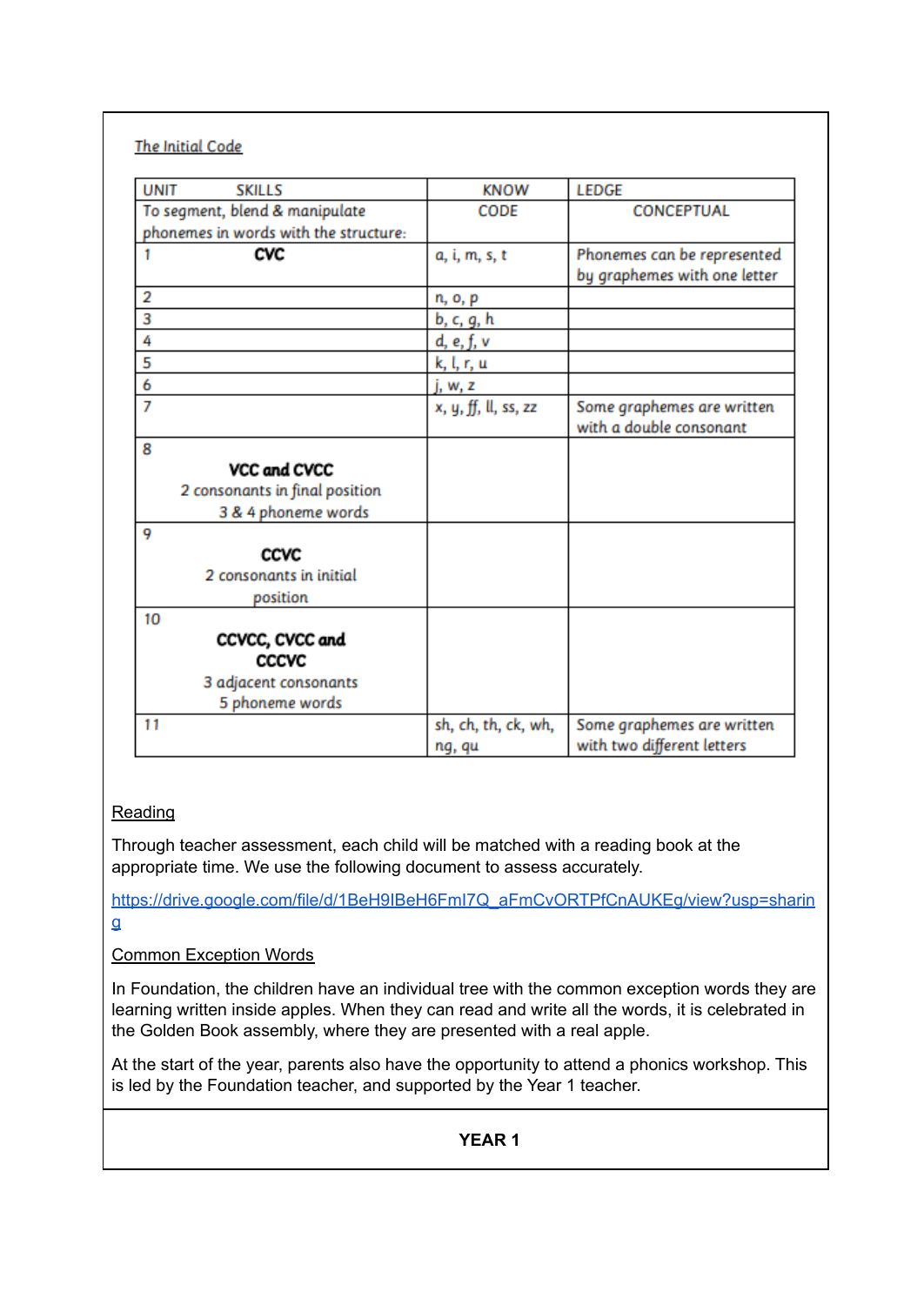Key Stage 1 marks a crucial stage in children's literacy development. It is during this phase that five- to seven-year-olds transition from effortful decoders, breaking down words into individual sounds, into emerging readers who are able to recognise words on sight and simultaneously comprehend them.

## *EEF Improving Literacy in KS1 2020*

Discrete lessons take place daily. They follow the structure of "review, teach, practise, apply" to ensure that children are consolidating phonic knowledge and skills over time, and they are able to apply them in context.

These lessons proceed at a pace, and include daily teaching of common exception and high frequency words. Activities are carefully chosen to ensure that children develop skills in aural discrimination, and rhyme awareness, blending and segmenting, as well as grapheme correspondence.

We use a range of practical and interactive resources , as appropriate.Children will need a range of wider language and literacy experiences to develop their understanding of written texts in all their forms. This should include active engagement with different media and genres of texts and a wide range of content topics. We use a range of practical and interactive resources , as appropriate. When teaching a new sound, the teacher will ensure the children are seeing how sounds are represented in written form through adult modelling, and through opportunities to practise writing themselves.

In every lesson the child will have the opportunity to see, say, blend, and write sounds to make the words.

We will also ensure that children hear, share and discuss a wide range of high-quality books to develop a love of reading, and to broaden their vocabulary.

### **Extended Code Lessons**

Unit 1 **–** /ay/- first spellings

- Unit 2 /ee/– first spellings
- Unit 3 same spelling different sound
- Unit 4 /oe/ first spellings
- Unit 5 same spelling different sound
- Unit 6 'er'- first spellings

Unit 7 /e/ spellings Continue teaching the concepts, skills and knowledge using S-W Extended Code Lessons 1-10 taking 1-2 weeks per phoneme unit using S-W Lessons 6, 7, 8 & 9 and doing Lesson 10 for the grapheme units regularly, throughout the year. By doing S-W Lesson 10, children will understand that the same spelling in English can represent different sounds.

By unit 4 in the Extended Code, children will also begin the work on reading and spelling words of more than one syllable (polysyllabic words). They will start with 2 syllable words and progress to 3 and even 4 syllable words for reading and writing. Sounds-Write Lessons 11, 12 and 13 & 14 will be used and Lesson 15 to analyse the spelling of polysyllabic words.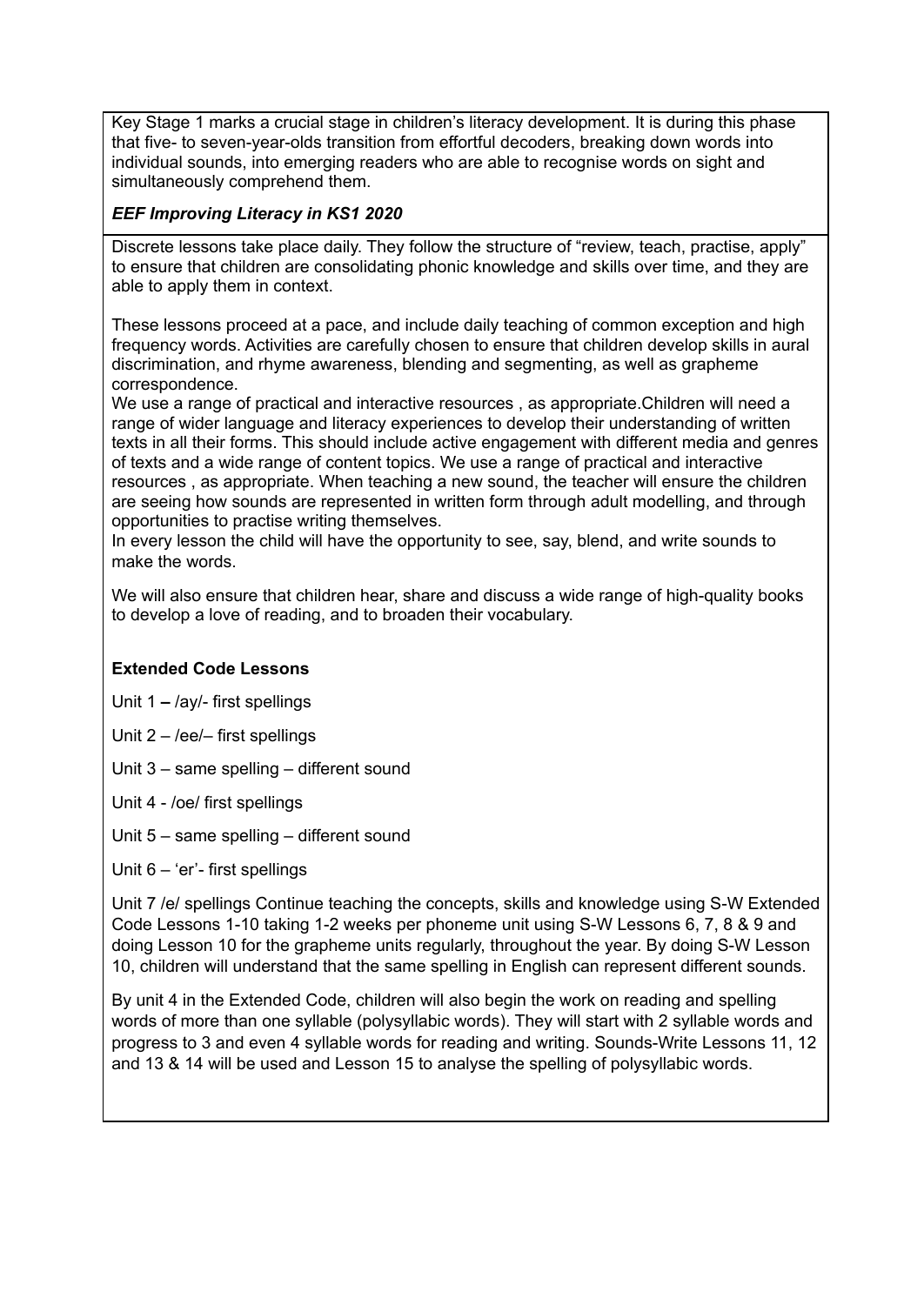| Extended Code (Year 1 to Year 2) |                            |                  |
|----------------------------------|----------------------------|------------------|
| Unit                             | /Sounds/                   | <b>Spellings</b> |
|                                  | Spellings                  | /Sounds/         |
| EC Unit 1                        | /ae/                       |                  |
|                                  | ai, ay, ea, a-e            |                  |
| EC Unit 2                        | /ee/                       |                  |
|                                  | e, ea, ee, y, ie, e-e      |                  |
| EC Unit 3                        | ea                         |                  |
|                                  | /ae/ (great) & /ee/ (team) |                  |
| EC Unit 4                        | /oe/                       |                  |
|                                  | o, oa, o-e, ou, ow, oe     |                  |
| EC Unit 5                        |                            |                  |
|                                  | /oe/ (no) & /o/ (hot)      |                  |
| EC Unit 6                        |                            | /er/             |
|                                  | er, ir, or, ur             |                  |
| EC Unit 7                        | /e/                        |                  |
|                                  | e, ea, ai                  |                  |
| <b>EC Unit 8</b>                 | /ow/                       |                  |
|                                  | ou, ow                     |                  |
| EC Unit 9                        | <b>OW</b>                  |                  |
|                                  | /ow/ (cow) & /oe/ (snow)   |                  |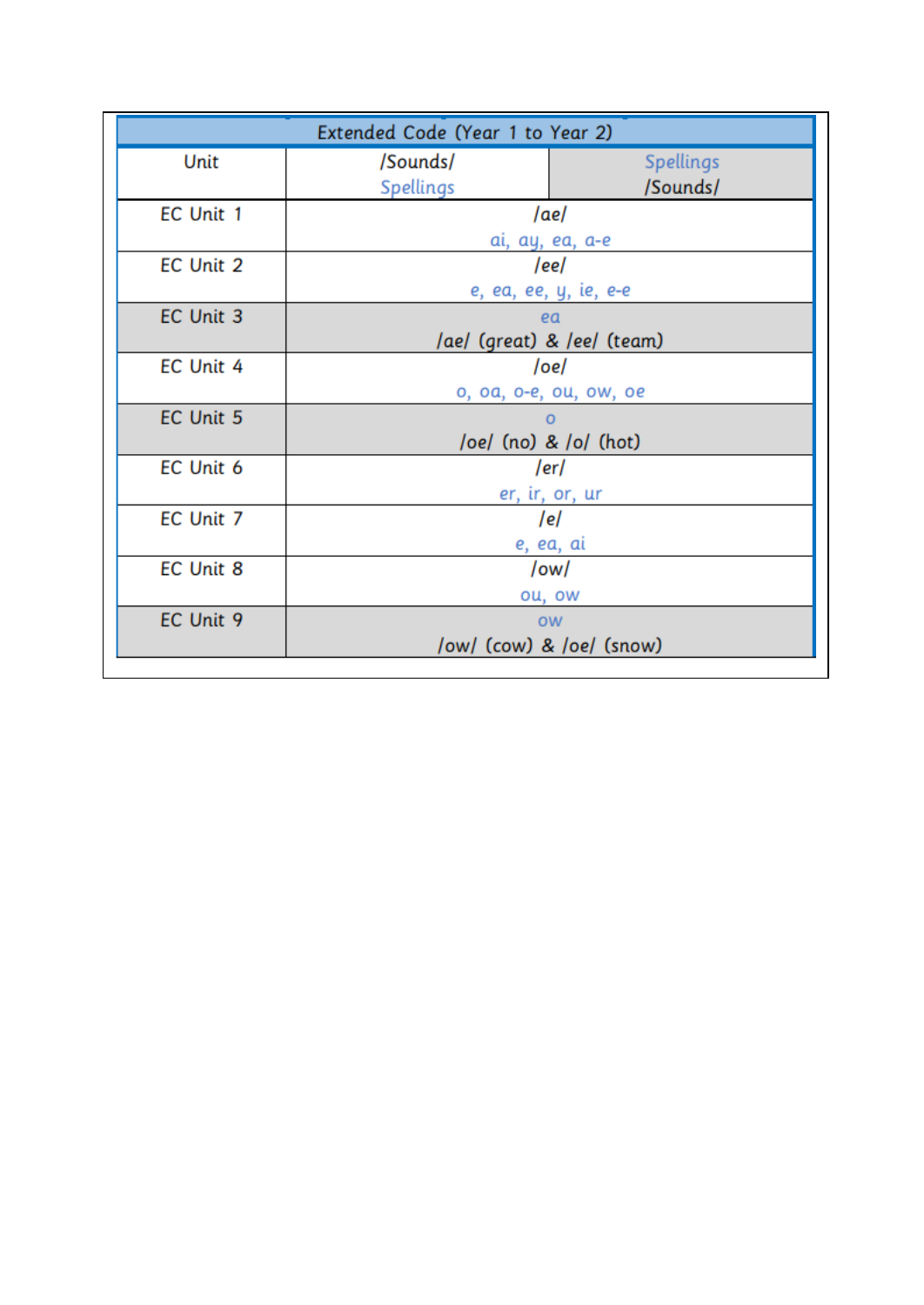| EC Unit 10 | m/oo/n                                              |
|------------|-----------------------------------------------------|
|            | oo, ou, ue, ew, u-e, o                              |
| EC Unit 11 | /ie/                                                |
| EC Unit 12 | i, igh, y, ie, i-e<br>b/oo/k                        |
|            | oo, u, oul                                          |
| EC Unit 13 | OO.                                                 |
|            | m/oo/n & b/oo/k                                     |
| EC Unit 14 | /u/                                                 |
|            | o ou u                                              |
| EC Unit 15 | ou                                                  |
|            | /ow/ (loud), /u/ (double) & /oo/ (soup)             |
| EC Unit 16 | Isl                                                 |
| EC Unit 17 | s, ss, st, c, ce, se, sc<br>S.                      |
|            | /s/ (bricks) & /z/ (his)                            |
| EC Unit 18 | JU                                                  |
|            | l, ll, al, el, il, le, ol                           |
| EC Unit 19 | /or/                                                |
|            | or, aw, au, a, ar, al                               |
| EC Unit 20 | /air/                                               |
| EC Unit 21 | air, are, ear, ere, eir<br>/ue/                     |
|            | ue, ew, u, u-e                                      |
| EC Unit 22 | ew.                                                 |
|            | /oo/ (blew) & /ue/ (new)                            |
| EC Unit 23 | /oy/                                                |
|            | oi, oy                                              |
| EC Unit 24 | /ar/                                                |
| EC Unit 25 | ar, a, al, au<br>/o/                                |
|            | o, a                                                |
| EC Unit 26 | - a                                                 |
|            | Iol (was), Ial (cat), Iael (apron) & Iarl (father)  |
| EC Unit 27 | /ae/                                                |
|            | ai, ay, ea, a-e, a, ei, ey, eigh                    |
| EC Unit 28 | /d/                                                 |
|            | d, dd, ed                                           |
| EC Unit 29 | leel                                                |
| EC Unit 30 | e, ee, ea, y, ey, ie, I                             |
|            | /i/                                                 |
| EC Unit 31 | i, ui, e, y<br>u                                    |
|            | /y/ (yellow), /i/ (hymn), /ie/ (cry) & /ee/ (happy) |
| EC Unit 32 | /oe/                                                |
|            | oe, o-e, ow, oa, ou, ough, o                        |
|            |                                                     |